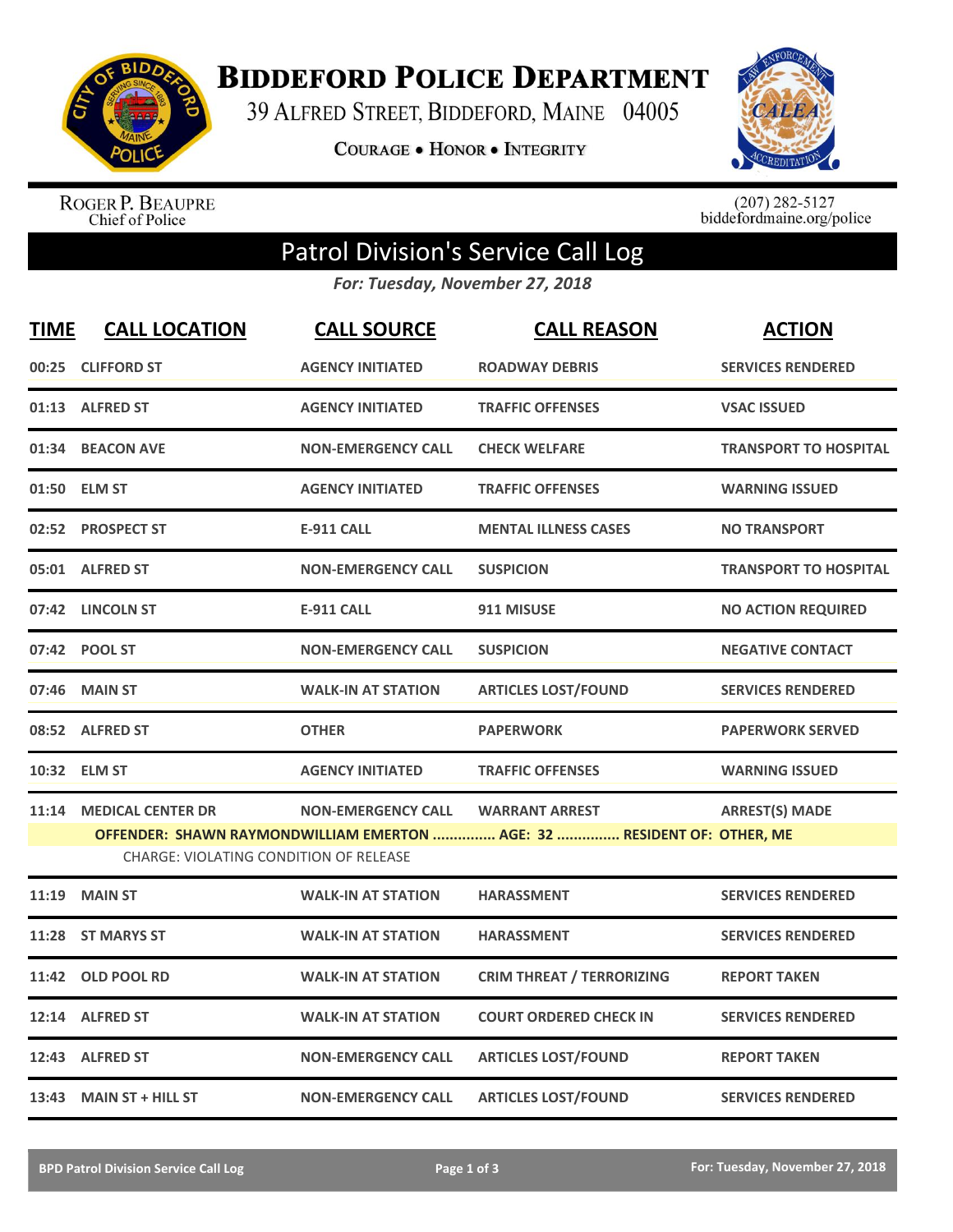| <b>TIME</b> | <b>CALL LOCATION</b>                                                                                                                                                                                                                                                                                                                                    | <b>CALL SOURCE</b>                | <b>CALL REASON</b>                   | <b>ACTION</b>                |  |  |  |
|-------------|---------------------------------------------------------------------------------------------------------------------------------------------------------------------------------------------------------------------------------------------------------------------------------------------------------------------------------------------------------|-----------------------------------|--------------------------------------|------------------------------|--|--|--|
|             | 13:47 ALFRED ST                                                                                                                                                                                                                                                                                                                                         | <b>NON-EMERGENCY CALL</b>         | <b>PUBLIC URINATION OR DEFECATIO</b> | <b>REPORT TAKEN</b>          |  |  |  |
|             | 14:22 HILLS BEACH RD                                                                                                                                                                                                                                                                                                                                    | <b>NON-EMERGENCY CALL</b>         | <b>TRESPASSING</b>                   | <b>SERVICES RENDERED</b>     |  |  |  |
|             | 14:26 GRANITE POINT RD + SEA SPRAY NON-EMERGENCY CALL                                                                                                                                                                                                                                                                                                   |                                   | <b>DISABLED VEHICLE</b>              | <b>SERVICES RENDERED</b>     |  |  |  |
|             | 14:39 LIZOTTE AVE                                                                                                                                                                                                                                                                                                                                       | <b>E-911 CALL</b>                 | 911 MISUSE                           | <b>SERVICES RENDERED</b>     |  |  |  |
|             | 15:04 ALFRED ST<br><b>WALK-IN AT STATION</b><br><b>PAPERWORK</b><br><b>CITATION ISSUED</b><br>OFFENDER: MAGDALENA MELISSA BRESSON  AGE: 30  RESIDENT OF: BIDDEFORD, ME<br>CHARGE: THEFT BY UNAUTHORIZED TAKING OR TRANSFER - SHOPLIFTING                                                                                                                |                                   |                                      |                              |  |  |  |
|             | 16:46 ELM ST                                                                                                                                                                                                                                                                                                                                            | <b>NON-EMERGENCY CALL</b>         | <b>DRUG</b>                          | <b>UNABLE TO LOCATE</b>      |  |  |  |
|             | 16:54 STATE ST                                                                                                                                                                                                                                                                                                                                          | <b>NON-EMERGENCY CALL</b>         | <b>VIOL OF BAIL CONDITIONS</b>       | <b>REPORT TAKEN</b>          |  |  |  |
|             | 16:58 PROSPECT ST                                                                                                                                                                                                                                                                                                                                       | <b>NON-EMERGENCY CALL</b>         | <b>SUSPICION</b>                     | <b>SERVICES RENDERED</b>     |  |  |  |
|             | 17:03 ALFRED ST                                                                                                                                                                                                                                                                                                                                         | <b>WALK-IN AT STATION</b>         | <b>PUBLIC ASSIST</b>                 | <b>SERVICES RENDERED</b>     |  |  |  |
|             | 17:26 WENTWORTH ST                                                                                                                                                                                                                                                                                                                                      | <b>NON-EMERGENCY CALL</b>         | <b>SUSPICION</b>                     | <b>UNABLE TO LOCATE</b>      |  |  |  |
|             | 17:29 FRANKLIN ST                                                                                                                                                                                                                                                                                                                                       | <b>RADIO</b>                      | <b>WARRANT ARREST</b>                | <b>UNABLE TO LOCATE</b>      |  |  |  |
|             | 17:45 WASHINGTON ST                                                                                                                                                                                                                                                                                                                                     | AGENCY INITIATED TRAFFIC OFFENSES |                                      | <b>ARREST(S) MADE</b>        |  |  |  |
|             | OFFENDER: TABITHA LEE COCHRANE  AGE: 35  RESIDENT OF: BIDDEFORD, ME<br><b>CHARGE: FORGERY</b><br><b>CHARGE: VIOLATING CONDITION OF RELEASE</b><br>CHARGE: SALE/USE OF DRUG PARAPHERNALIA<br>OFFENDER: TASHYA C TOWNSEND  AGE: 36  RESIDENT OF: WESTBROOK, ME<br>CHARGE: SALE/USE OF DRUG PARAPHERNALIA<br>CHARGE: UNLAWFUL POSSESSION OF SCHEDULED DRUG |                                   |                                      |                              |  |  |  |
|             | 18:44 ELM ST                                                                                                                                                                                                                                                                                                                                            | <b>AGENCY INITIATED</b>           | <b>TRAFFIC OFFENSES</b>              | <b>WARNING ISSUED</b>        |  |  |  |
|             | 18:56 ALFRED ST                                                                                                                                                                                                                                                                                                                                         | <b>AGENCY INITIATED</b>           | <b>TRAFFIC OFFENSES</b>              | <b>WARNING ISSUED</b>        |  |  |  |
|             | 19:02 HILLS BEACH RD                                                                                                                                                                                                                                                                                                                                    | <b>WALK-IN AT STATION</b>         | <b>SUSPICION</b>                     | <b>SERVICES RENDERED</b>     |  |  |  |
|             | 19:17 WATER ST                                                                                                                                                                                                                                                                                                                                          | <b>NON-EMERGENCY CALL</b>         | <b>ALL OTHER</b>                     | <b>SERVICES RENDERED</b>     |  |  |  |
|             | 19:26 ELM ST                                                                                                                                                                                                                                                                                                                                            | <b>AGENCY INITIATED</b>           | <b>TRAFFIC OFFENSES</b>              | <b>WARNING ISSUED</b>        |  |  |  |
|             | 19:33 WENTWORTH ST                                                                                                                                                                                                                                                                                                                                      | <b>NON-EMERGENCY CALL</b>         | <b>PARKING COMPLAINT</b>             | <b>PARKING TICKET ISSUED</b> |  |  |  |
|             | 20:03 ALFRED ST + LAMBERT ST                                                                                                                                                                                                                                                                                                                            | <b>AGENCY INITIATED</b>           | <b>TRAFFIC OFFENSES</b>              | <b>VSAC ISSUED</b>           |  |  |  |
|             | 20:10 SOUTH ST                                                                                                                                                                                                                                                                                                                                          | <b>NON-EMERGENCY CALL</b>         | <b>DRUG</b>                          | <b>SERVICES RENDERED</b>     |  |  |  |
|             | 20:31 LINCOLN ST + MAIN ST                                                                                                                                                                                                                                                                                                                              | <b>AGENCY INITIATED</b>           | <b>TRAFFIC OFFENSES</b>              | <b>WARNING ISSUED</b>        |  |  |  |